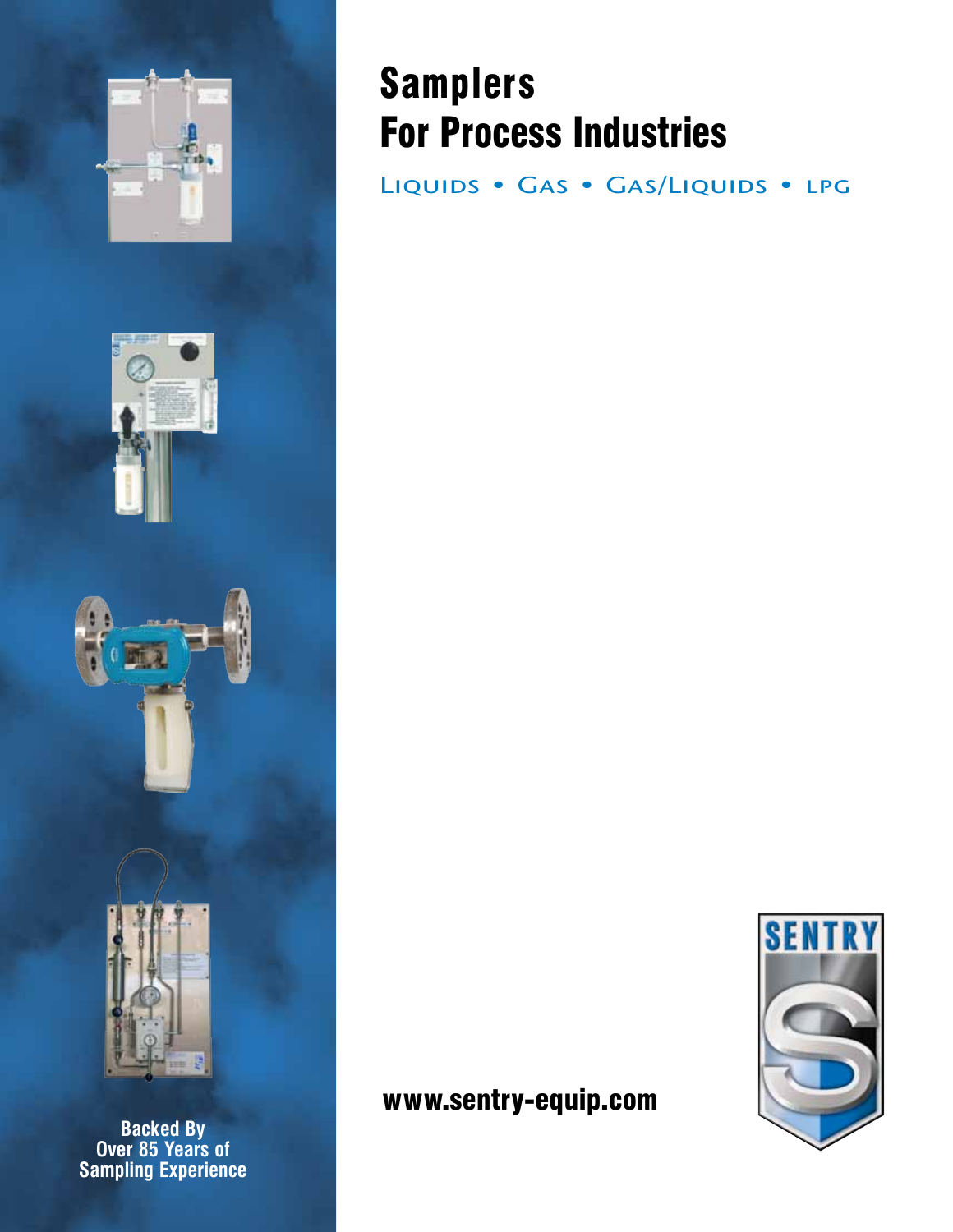## Take the best sample you can get use a Sentry Process Sampler

The whole concept of sampling is to determine the content, quality or status of the product or process being sampled. To maximize the results, the sampling method must be safe, simple and accurate. This is the hallmark of our sampling products and custom systems:

- Maximize safety to the operator and the environment
- Keep it simple and easy to use
- Achieve the most representative and accurate sample possible



All of our standard samplers can be designed to meet specific customer requirements when requested. As a manufacturer of sample conditioning components for over 85 years, we bring a breadth of expertise that you can't get from a systems integrator. You can count on Sentry for Safe, Simple and Accurate sampling.

# SAFE • SIMPLE • ACCURATE

To learn more about Sentry Equipment and download referenced bulletins, visit us at: www.sentry-equip.com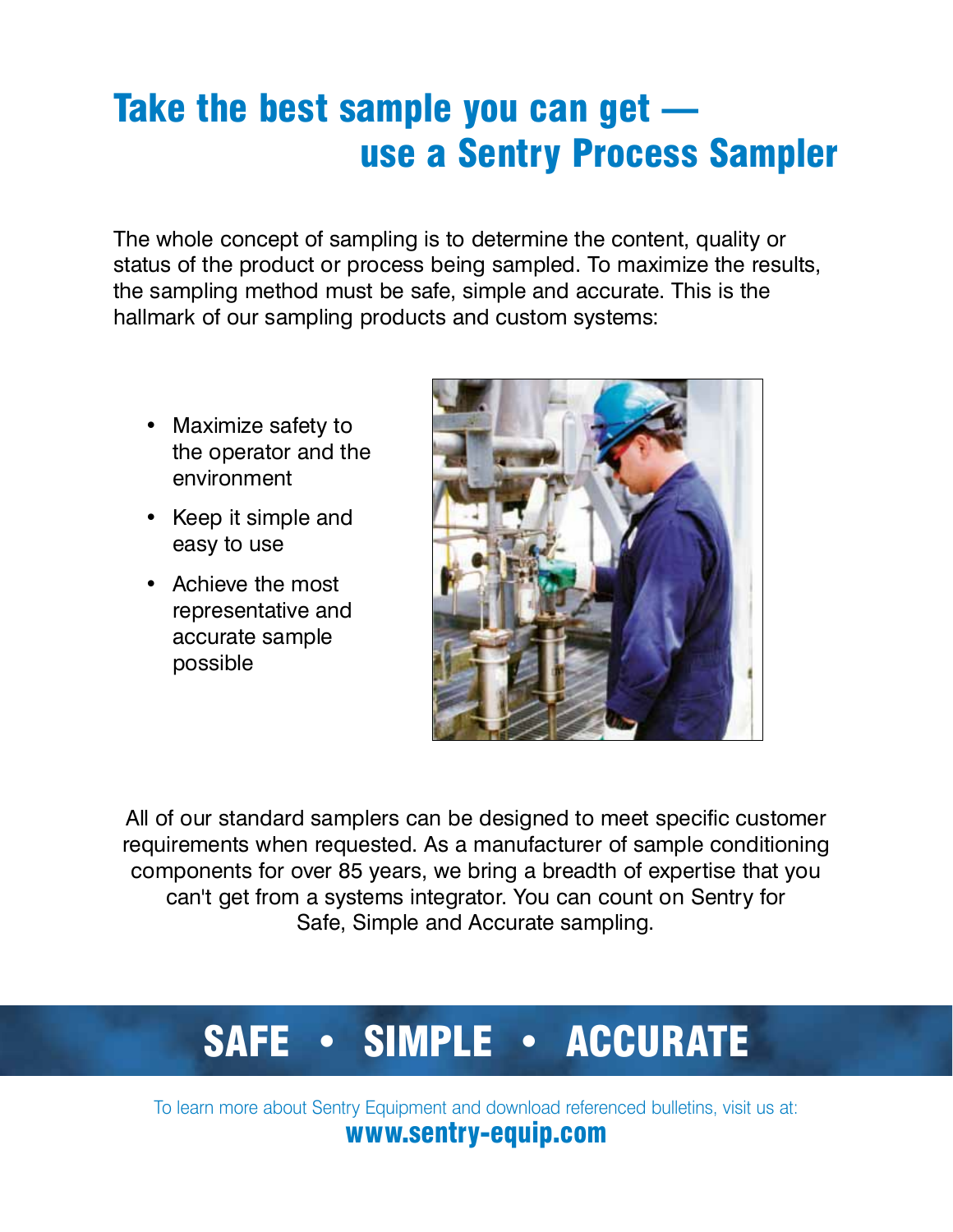## liquid samplers

## MVD Needle/Stub Sampler



#### **Double Ball Valve Assembly**

- 3-way and 2-way ball valves in series provide a double block valve combination, substantially increasing leak-tight integrity and eliminating dead volume.
- 3-way valve speed loop provides a contemporary sample at all times.
- Optional nitrogen purge.
- 2-way valve features adjustable throttling stop and spring return for improved safety.

#### **Needle Assembly**

- One-piece needle assembly is easily removed for cleaning or replacement without dismantling the entire valve or removing it from service.
- Patented non-coring needle design preserves septum integrity, allowing septum to reseal sampling is complete.
- Side discharge needle helps dissipate energy against the side of the bottle, reducing bubbling or churning

#### **Bottle Shroud**

• Tapered shroud assures septum and needle alignment, preventing accidental spillage or needle breakage.

#### **Sample Bottle**

- 60-1000 ml (2-32 oz) round borosilicate glass with septa cap. Other materials and sizes available.
- **SEPTUM:** Teflon<sup>®</sup>-backed silicone. Other materials available upon request.

#### **Options**

- Needle size
- Tube stub
- Sample cooler
- Activated carbon vent canister

Ask for bulletin 1.5.4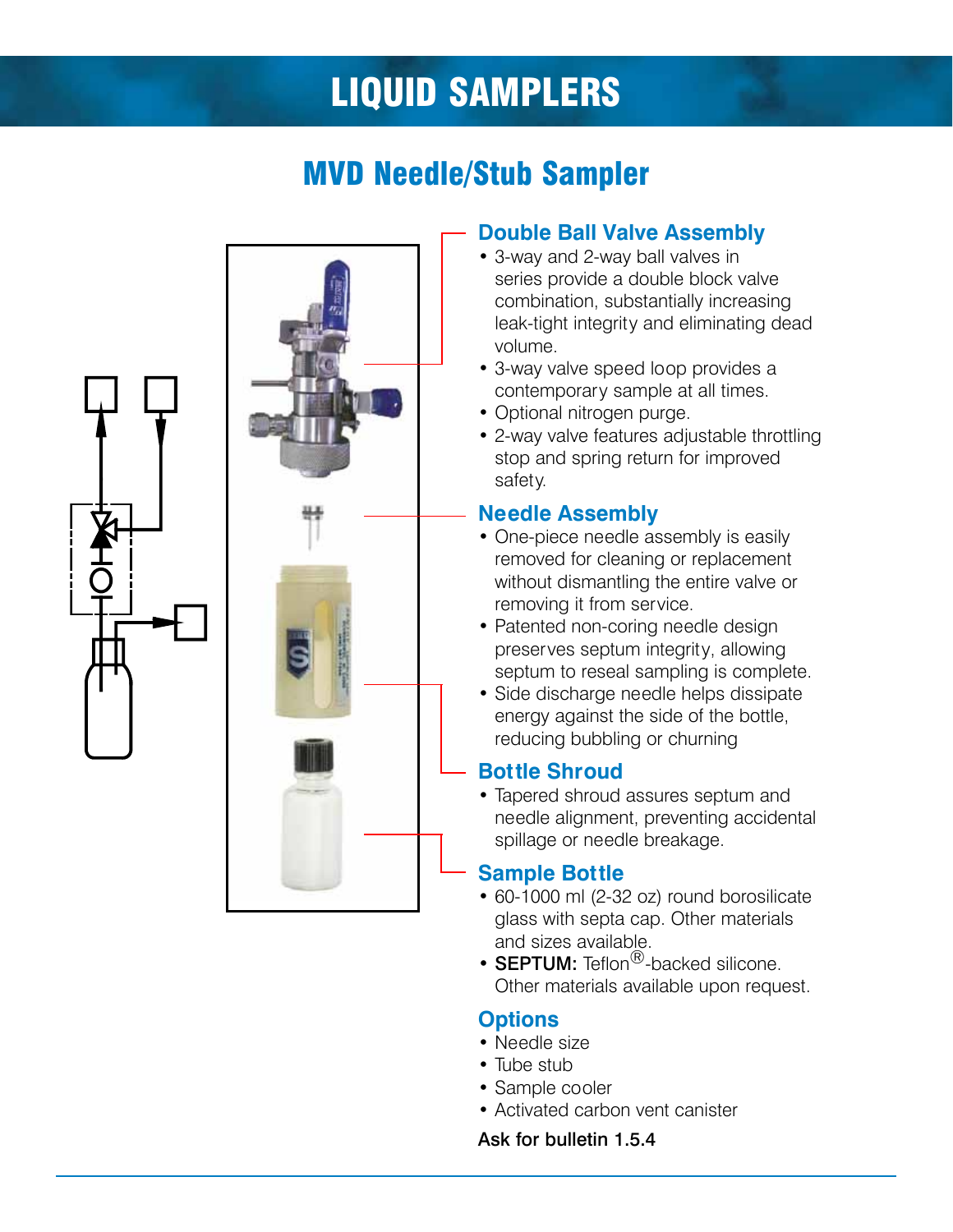## liquid samplers

## MIL In-Line Sampler

- Direct inline liquid sampling
- Flanged or NPT end connections
- Pressure ratings up to 2200 psig (152 barg)
- Low dead volume and optional nitrogen purge

Ask for bulletin 1.5.15







## MBP Back Purge Sampler

- Contemporary samples from tanks, vessels or pipelines without a speed loop or bypass
- Eliminates sample waste by pre-purging old sample
- Design assures that both sampler and sample line are purged both before and after taking a sample Ask for bulletin 1.5.7

## MFV Fixed Volume Sampler

- Provides representative and repeatable fixed volume sample with a single operator that provides multiple functions with each manipulation of the valve handle
- Precise sample size minimizes waste and potential for overfilling
- Complete purge of previous sample from the sampler
- Fully isolated sample loop from sample source Ask for bulletin 1.5.6

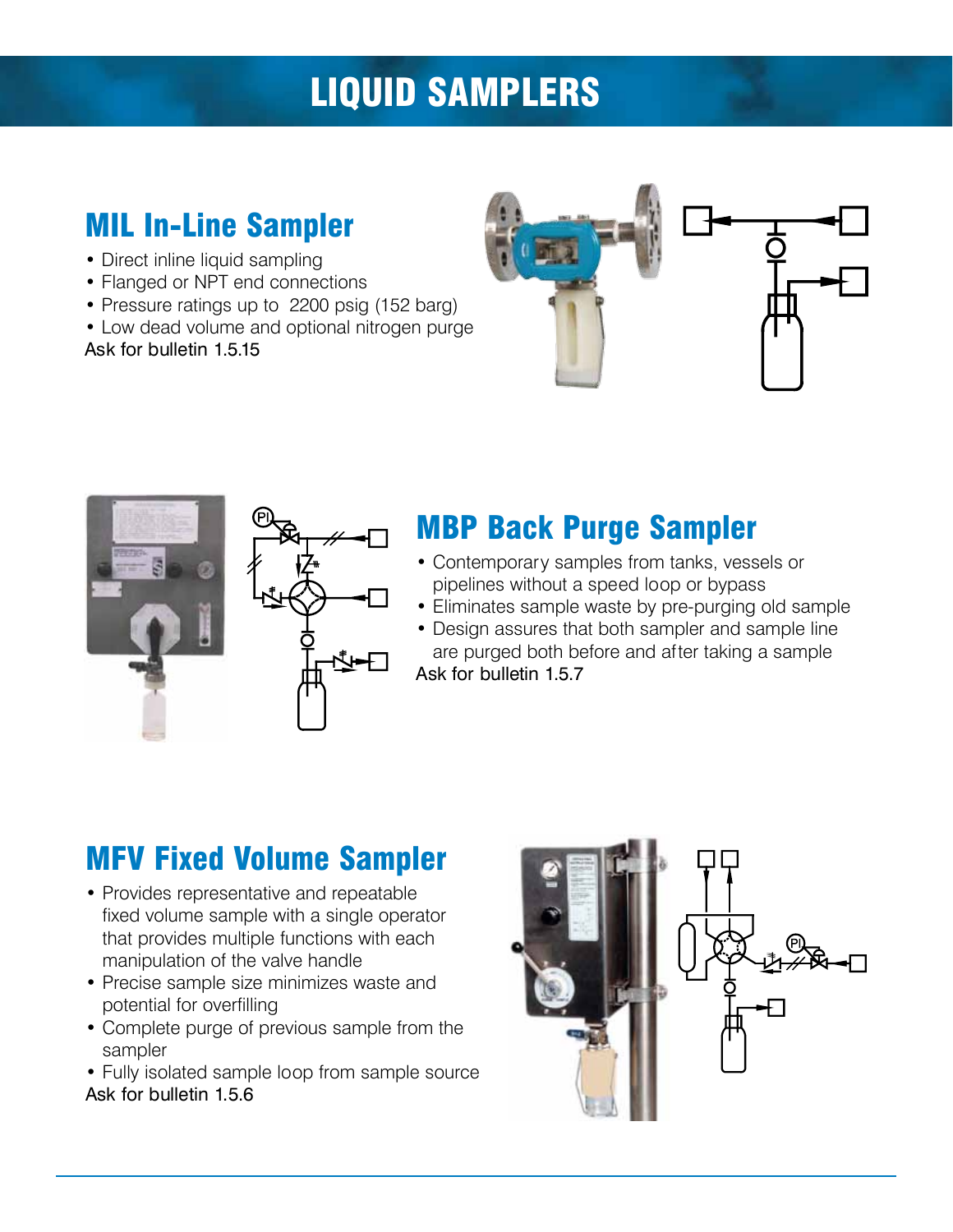## Gas, Gas/Liquid and LPG samplers

When process conditions require the use of a cylinder-type sampling system,<br>Sentry has the experience and skill to meet a broad variety of needs with one of Sentry has the experience and skill to meet a broad variety of needs with one of our standard Closed Loop Cylinder Sample Panels or a custom sample panel.

### Model MCG/MCL

- Continuous flow of sample assures representative sample
- Quick disconnects allow for easy removal and transportation of the sample cylinder
- Self-sealing quick disconnect fittings prevent leakage when cylinder is removed
- Outage tube prevents over-pressurization of cylinder when taking samples
- Closed loop sample cylinder primarily used for gaseous or two-phase liquids.

Ask for bulletin 1.5.8 (gas) or 1.5.9 (liquid)





### Model MLG

- Safe and accurate sampling of LPG and liquefied gases
- 6-port/multi-function tandem valve simplifies operation 2 2 and reduces valve maintenance exercises when the cru-1
- Expansion vessel reduces sample cylinder volume after 1 1 the sample is captured, assuring safety, accuracy, and representativity

Ask for bulletin 1.5.21

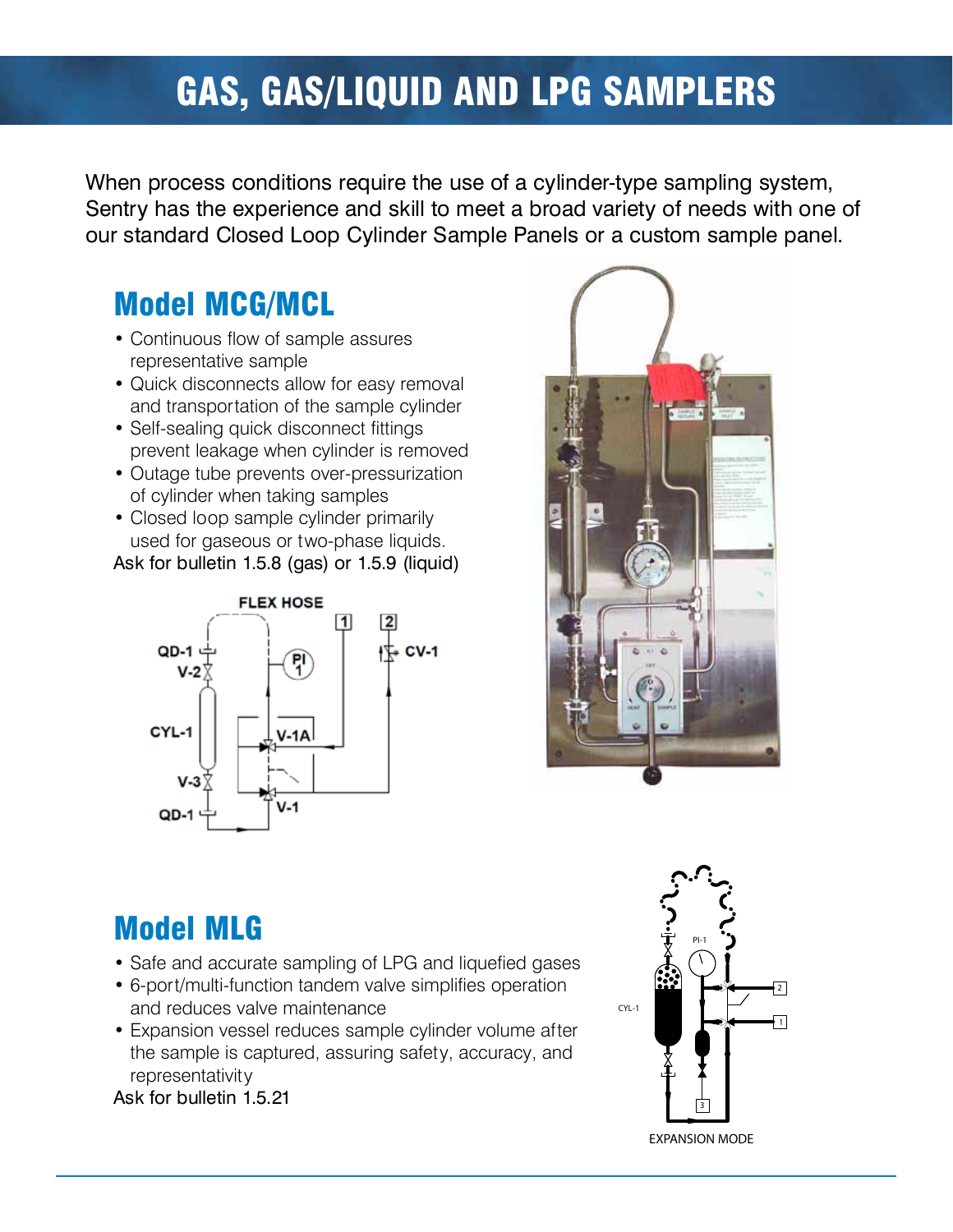## Gas, Gas/Liquid and LPG samplers

### Model MGC: Gas Grab™ Gas Concentration Sampling System

- Minimizes fugitive toxic gas emissions, protecting the operator and the environment from dangerous vapors
- Provides representative sample at constant atmospheric pressure
- Tandem 3-way valve switching assemblies allow sampler to be flushed or purged of old material, providing a contemporary, representative sample.
- Typical applications include acetone, ammonia, benzene, chlorine, cyanide, hexane, hydrogen sulfide  $(H<sub>2</sub>S)$ , natural gas, oxygen, ozone, pentane, sulphur dioxide, trichlorethylene, and many others

Ask for bulletin 1.5.18



## Custom Applications

Sentry has provided numerous custom gas and two-phase liquid samplers to meet specific customer needs. Specific capabilities include:

- Fixed volume expansion vessels
- All welded construction
- Custom valving
- Special materials
- Preheating/Cooling

**Gas/Liquid Sampler**  with electric heater<br>With excel customers and flanged customer connections

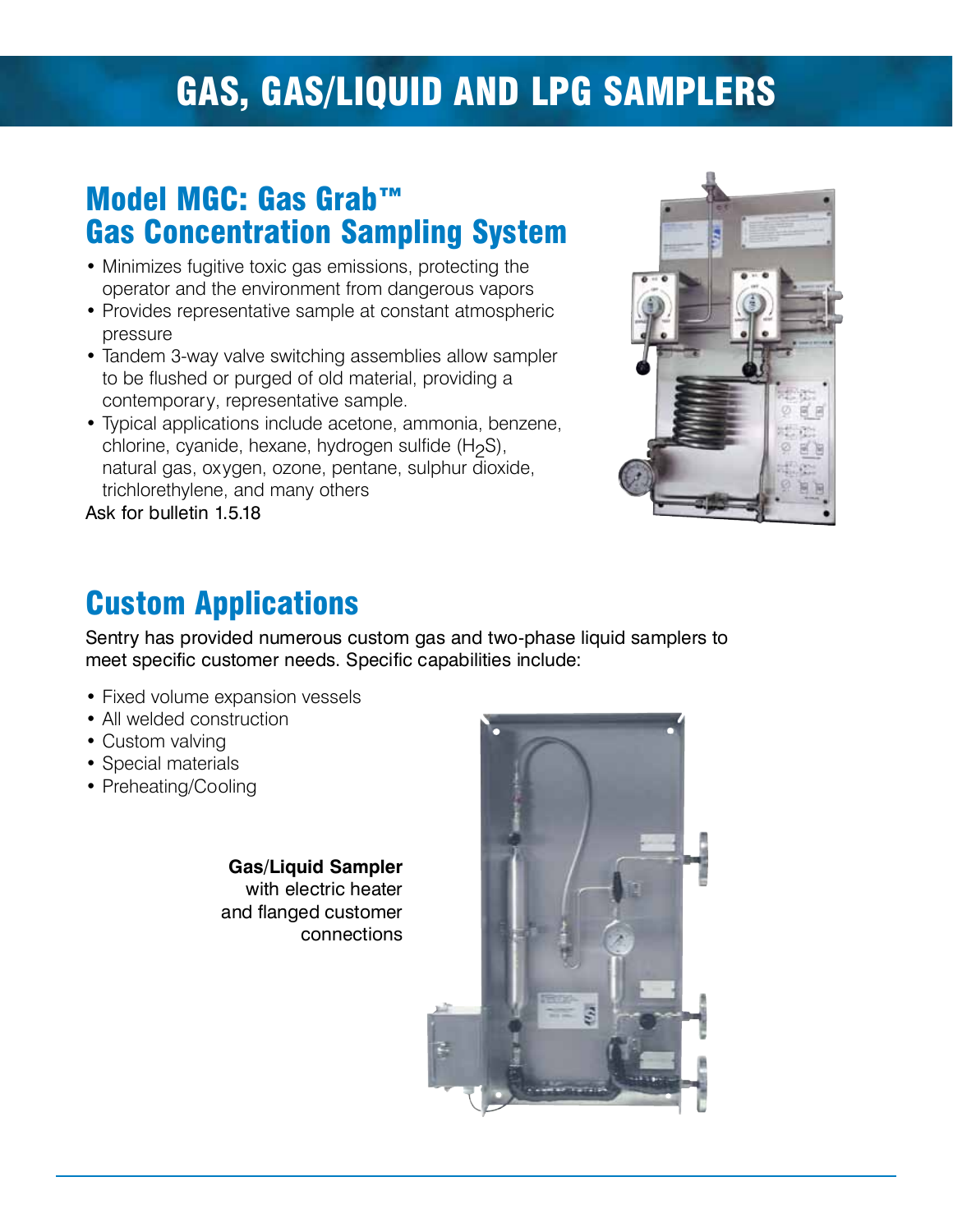## Custom Samplers and Sampling Systems

## Sentry's Expertise

Sentry has extensive experience<br>in solving specialized sampling problems in a variety of industries problems in a variety of industries including oil refining, petrochemical processing, chemical and<br>pharmaceutical manufacturing, pharmaceutical manufacturing, and power generation. Special containments, hazardous area design, AOME and PMI are just a few of the things we can do.

**Hazardous Liquid Sampler**  enclosed in a glove box with forced ventilation



**Self Contained Explosion Proof Liquid Sampler**  with blower and vent gas recovery system

### Options and Accessories

- Sample coolers
- Thermal Shut Off Valves
- Activated Carbon Canisters
- Special Bottles and Septums
- Special Materials of **Construction**

**High Temperature Process Fluid Sampler**  incorporates double block valve and cabinet to isolate sample from the operator and the environment